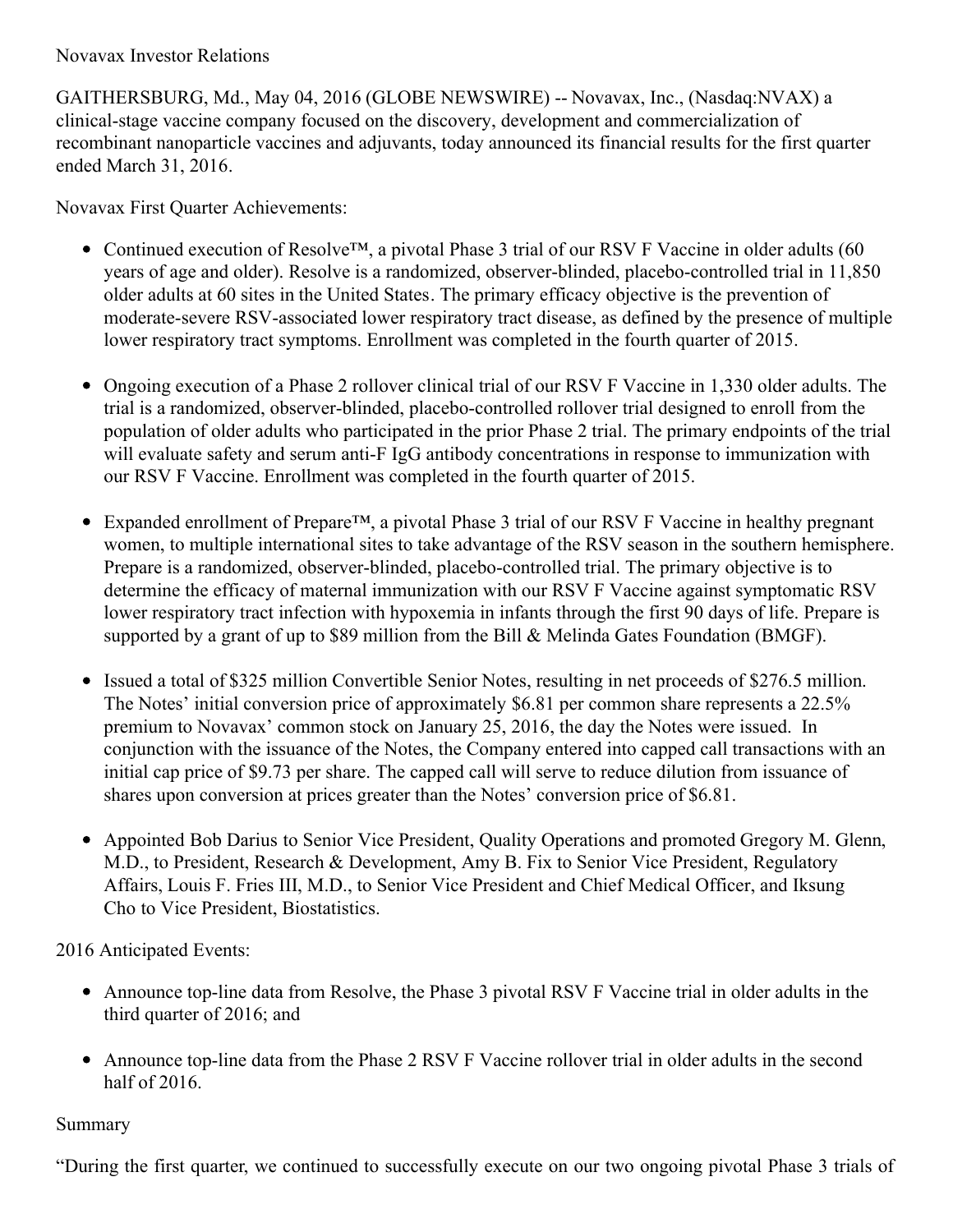our RSV F Vaccine. We also raised \$325 million in a successful Convertible Senior Notes offering, which strengthens Novavax' balance sheet ahead of data from the pivotal Phase 3 Resolve clinical trial," said Stanley C. Erck, President and CEO. "We are pleased to see significant interest from a number of multinational, world-class vaccine companies seeking potential partnership and commercialization rights to our RSV F Vaccine franchise outside of North America. We remain well positioned to announce value creating data from the Resolve trial and the Phase 2 rollover trial in older adults in 2016."

Financial Results for the Three Months Ended March 31, 2016

Novavax reported a net loss of \$77.3 million, or \$0.29 per share, for the first quarter of 2016, compared to a net loss of \$24.4 million, or \$0.10 per share, for the first quarter of 2015.

Novavax revenue in the first quarter of 2016 decreased 57% to \$4.2 million, compared to \$9.9 million for the same period in 2015. Lower revenue under the HHS BARDA contract of \$7.3 million is the primary driver of this decrease. The lower HHS BARDA revenue is the result of a lower level of activity in the three months ended March 31, 2016, as compared to the same period in 2015, along with a one-time revenue recognition o f \$3.1 million in the first quarter of 2015. This decrease in HHS BARDA revenue was partially offset by \$1.6 million in revenue recorded under the BMGF grant relating to our ongoing Prepare clinical trial.

Research and development expenses increased 143% to \$69.0 million in the first quarter of 2016, compared t o \$28.3 million for the same period in 2015. The increase in research and development expenses was primarily due to increased costs associated with the clinical trials and development activities of our RSV F Vaccine and higher employee-related costs, including non-cash stock-based compensation.

General and administrative expenses increased 80% to \$10.5 million in the first quarter of 2016, compared to \$5.8 million for the same period in 2015. The increase was primarily due to higher employee-related costs, including non-cash stock-based compensation expense, and professional fees for pre-commercialization activities, as compared to the same period in 2015.

Interest income (expense), net for the first quarter of 2016 includes \$2.1 million of interest expense relating the Company's Convertible Senior Notes offering.

As of March 31, 2016, the company had \$433.9 million in cash and cash equivalents and marketable securities compared to \$230.7 million as of December 31, 2015. Net cash used in operating activities for the first quarter of 2016 was \$69.8 million, compared to \$30.5 million for same period in 2015. The increase in cash usage was primarily due to increased costs relating to our RSV F Vaccine, higher employee-related costs and timing of vendor payments. As previously mentioned, Novavax completed a \$325 million Convertible Senior Notes offering in the first quarter of 2016.

# Conference Call

Novavax management will host its quarterly conference call today at 4:30 p.m. ET. The dial-in number for the conference call is (877) 212-6076 (Domestic) or (707) 287-9331 (International), passcode 95870834. A webcast of the conference call can also be accessed via a link on the home page of the Novavax website (novavax.com) or through the "Investor Info"/"Events" tab on the Novavax website.

A replay of the conference call will be available starting at 7:00 p.m. on May 4, 2016 until midnight May 11, 2016. To access the replay by telephone, dial (855) 859-2056 (Domestic) or (404) 537-3406 (International) and use passcode 95870834. The replay will also be available as a webcast and can be found on the "Investor Info"/"Events" on the Novavax website.

#### About Novavax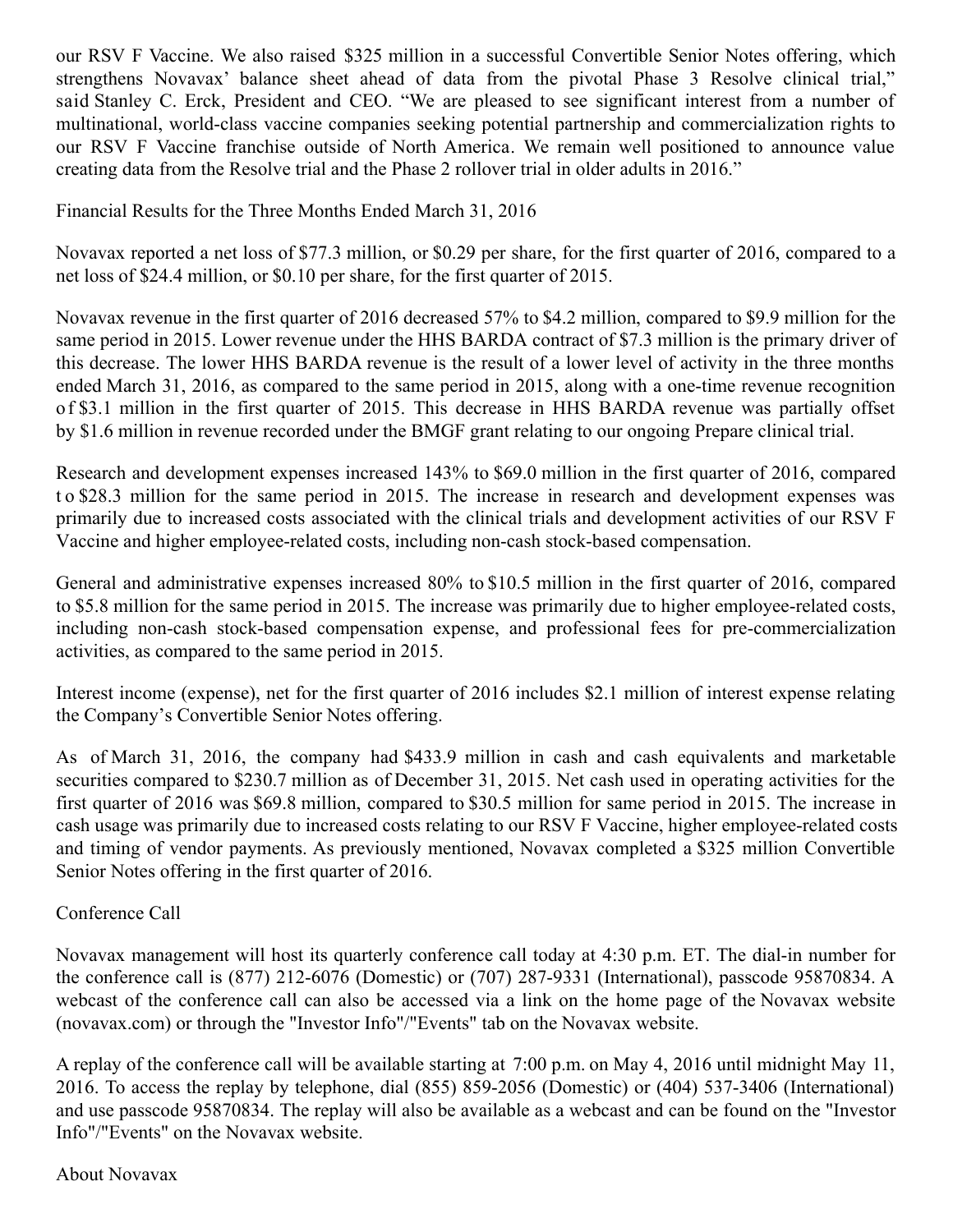Novavax, Inc. (Nasdaq:NVAX) is a clinical-stage vaccine company committed to delivering novel products to prevent a broad range of infectious diseases. Our recombinant nanoparticles and Matrix-M™ adjuvant technology are the foundation for groundbreaking innovation that improves global health through safe and effective vaccines. Additional information about Novavax is available on the Company's website, [novavax.com](http://www.globenewswire.com/Tracker?data=vutb7uRDeisHunFq6Py1HpUPsBTtac9BbHhr5Y1ImhBnGn5a7MPD8vpC-Z0IS31VZIxhfmsp5m1WJYobZhiLoA==).

### Forward-Looking Statements

Statements herein relating to the future of Novavax and the ongoing development of its vaccine and adjuvant products are forward-looking statements. Novavax cautions that these forward looking statements are subject to numerous risks and uncertainties, which could cause actual results to differ materially from those expressed or implied by such statements. These risks and uncertainties include those identified under the heading "Risk Factors" in the Novavax Annual Report on Form 10-K for the year ended December 31, 2015 as filed with the Securities and Exchange Commission (SEC). We caution investors not to place considerable reliance on the forward-looking statements contained in this press release. You are encouraged to read our filings with the SEC, available at sec.gov, for a discussion of these and other risks and uncertainties. The forward-looking statements in this press release speak only as of the date of this document, and we undertake no obligation to update or revise any of the statements. Our business is subject to substantial risks and uncertainties, including those referenced above. Investors, potential investors, and others should give careful consideration to these risks and uncertainties.

# CONDENSED CONSOLIDATED STATEMENTS OF OPERATIONS

(in thousands, except per share information)

|                                      | <b>Three Months Ended</b><br>March 31, |                       |                          |                          |               |
|--------------------------------------|----------------------------------------|-----------------------|--------------------------|--------------------------|---------------|
|                                      |                                        |                       |                          |                          |               |
|                                      |                                        | 2016                  |                          | 2015                     |               |
|                                      | (unaudited)                            |                       |                          |                          |               |
| Revenue                              | \$                                     | 4,218                 | \$                       | 9,877                    |               |
| Expenses:                            |                                        |                       |                          |                          |               |
| Research and development             |                                        | 68,952                |                          | 28,347                   |               |
| General and administrative           | 10,528                                 |                       |                          | 5,843                    |               |
| Total expenses                       | 79,480<br>34,190                       |                       |                          |                          |               |
| Loss from operations                 |                                        | $(75,262)$ $(24,313)$ |                          |                          | $\lambda$     |
| Interest income (expense), net       |                                        | (1,957)               | $\lambda$                | 85                       |               |
| Other expense                        |                                        | (33)                  | $\lambda$                | (142)                    | $\mathcal{E}$ |
| Net loss                             | \$                                     |                       |                          | $(77,252)$ \$ $(24,370)$ |               |
| Basic and diluted net loss per share | \$                                     | (0.29)                | $\overline{\phantom{a}}$ | (0.10)                   |               |
| Basic and diluted weighted average   |                                        |                       |                          |                          |               |
| number of common shares outstanding  |                                        | 270,179               |                          | 241,223                  |               |